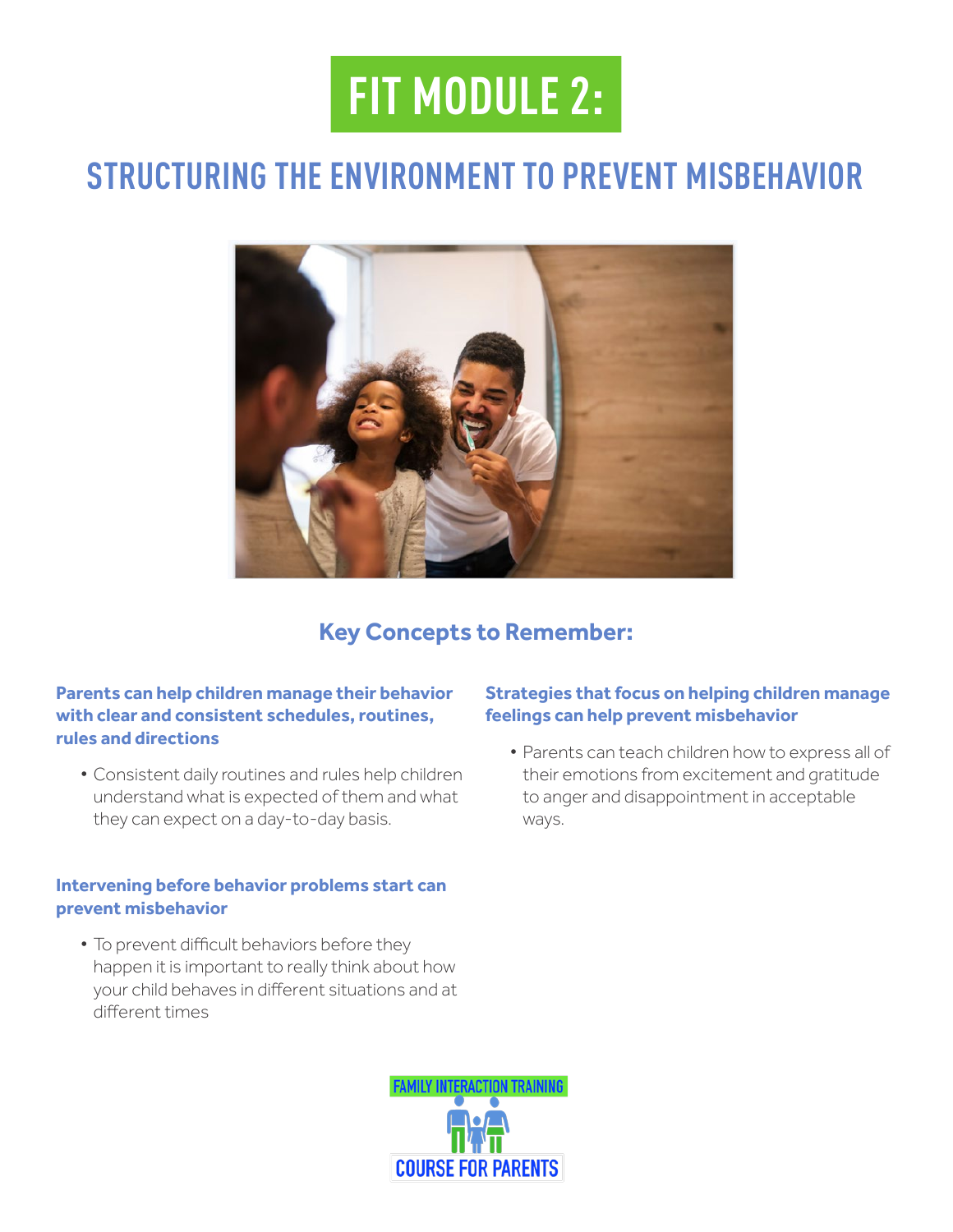### [**ESTABLISHING ROUTINES & FAMILY RULES**]

*Consistent and predictable routines and rules are an important way that parents can structure the environment to help their young children know what to expect and what is expected of them.*

- Having a basic order and schedule for most days can help children know generally what will happen during their day.
- Remember to BE CONSISTENT in your daily routine.
- Make routines for specifc times of day that are hard, such as bedtime, mealtime, or getting ready for school to help your child manage their behavior during these times.

#### **Remember these basic guidelines to creating efective family rules for young children:**

| <b>Keep it Simple</b>                                         | <b>Phrase Rules Positively</b>                                                                                                | <b>Clearly Explain the</b><br><b>Rules</b>                                          | <b>Have Consistent Follow</b><br><b>Through</b>                                |
|---------------------------------------------------------------|-------------------------------------------------------------------------------------------------------------------------------|-------------------------------------------------------------------------------------|--------------------------------------------------------------------------------|
| Limit to a few at any one<br>time.                            | Rules should state what<br>to do rather than what<br>not to do.                                                               | <b>Before</b> using the rules,<br>explain each rule one at<br>a time to your child- | <b>Be consistent and follow</b><br>through every time the<br>rule is broken. ! |
| Pick the most important<br><b>behaviors</b> to focus on.      | Instead of saying "No<br>hitting, kicking or biting"<br>you may want to say<br>something like "Use<br>gentle hands and feet," | 1) what each rule means<br>2) when you will begin<br>using each rule.               | Remember to <b>praise</b><br>your child when they<br>follow the rules!         |
| Use simple words that<br>are clear and easy to<br>understand. | or "Keep hands and feet<br>to yourself"                                                                                       |                                                                                     |                                                                                |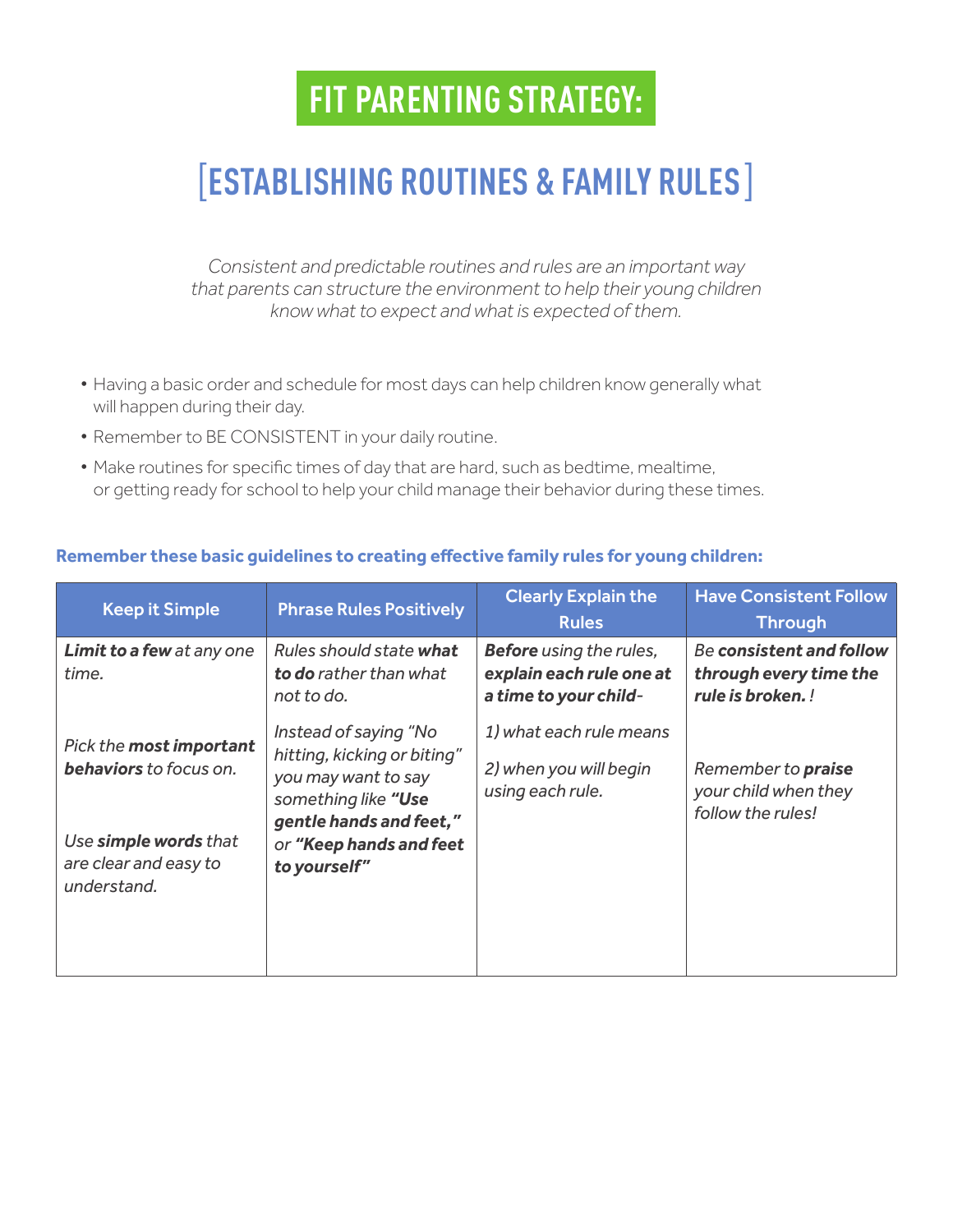# [**FAMILY RULES**] **WORKSHEET**

| <b>Behavior:</b>  | <b>Family Rule:</b> |
|-------------------|---------------------|
| (to be addressed) | (positively stated) |
|                   |                     |
|                   |                     |
|                   |                     |
|                   |                     |
|                   |                     |
|                   |                     |
|                   |                     |
|                   |                     |
|                   |                     |
|                   |                     |
|                   |                     |
|                   |                     |
|                   |                     |
|                   |                     |
|                   |                     |
|                   |                     |
|                   |                     |
|                   |                     |
|                   |                     |

*Remember to limit family rules to a few essential ones focused on the most important behaviors to address in your family. Once you have created a few important family rules, re-write them on the next page in a neat list that you can use as a reference when explaining the new rules to your child and that you can post in your home as a reminder for everyone!*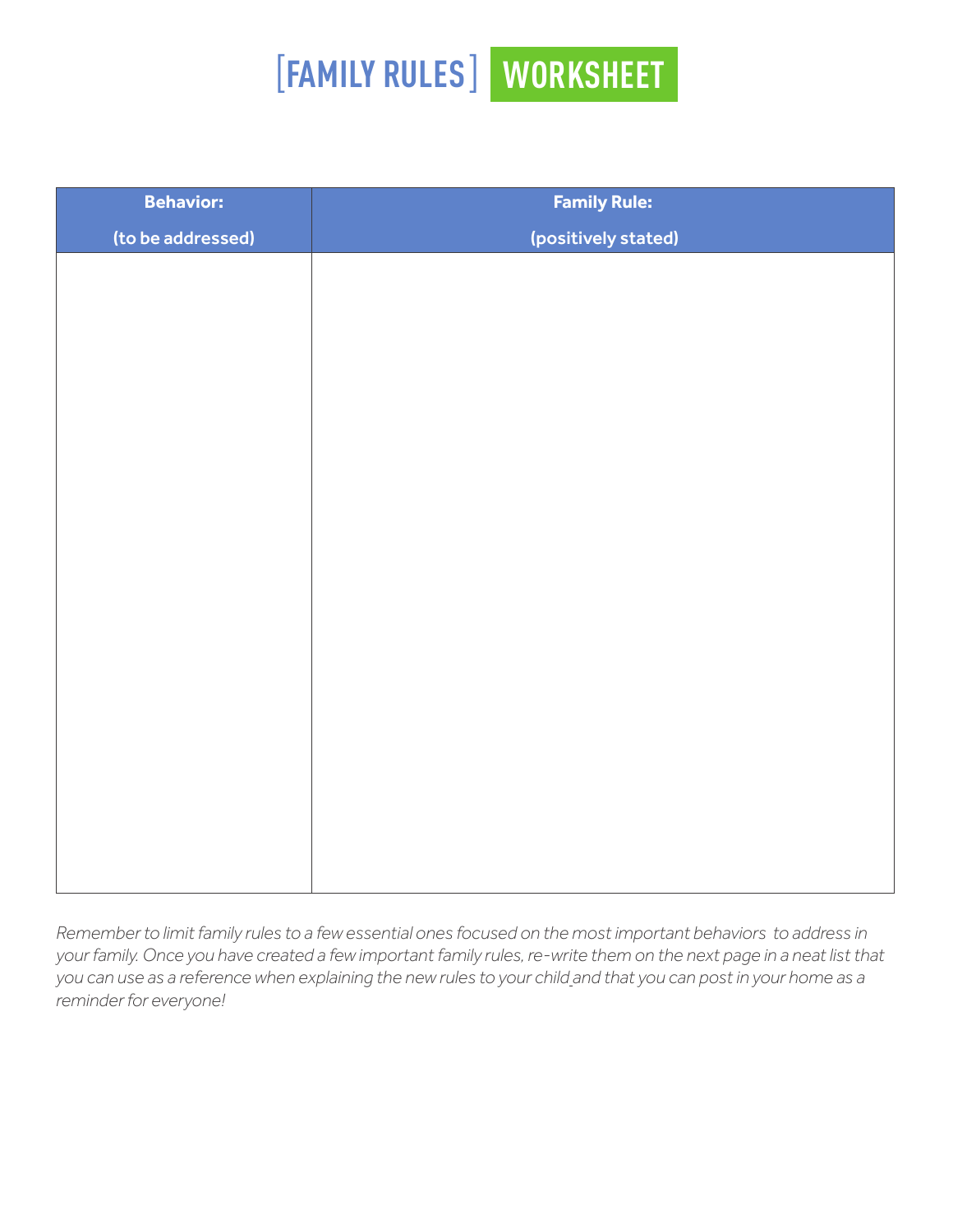# **OUR FAMILY RULES:**

| $\mathbf{1}$ .   |  |  |  |
|------------------|--|--|--|
|                  |  |  |  |
|                  |  |  |  |
|                  |  |  |  |
|                  |  |  |  |
| 2.               |  |  |  |
|                  |  |  |  |
|                  |  |  |  |
|                  |  |  |  |
|                  |  |  |  |
| $\overline{3}$ . |  |  |  |
|                  |  |  |  |
|                  |  |  |  |
|                  |  |  |  |
|                  |  |  |  |
| 4.               |  |  |  |
|                  |  |  |  |
|                  |  |  |  |
|                  |  |  |  |
|                  |  |  |  |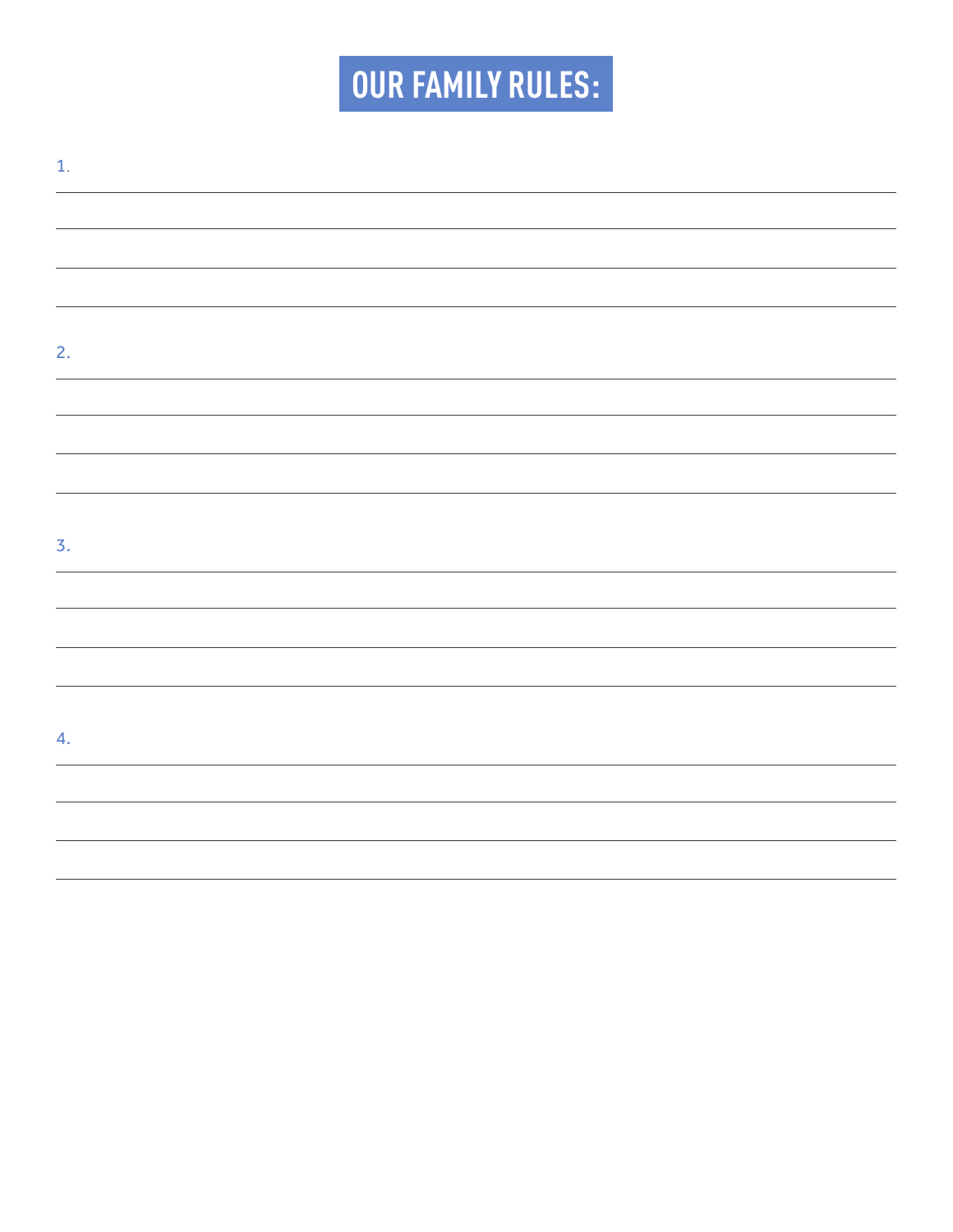### **FAMILY ROUTINES**

Think about your family's daily life and schedule: What are the basic tasks and activities that occur on a "regular" day for your family? List them in the Task/Activity column below. Put a "Y" for yes in the Challenging column for any task or activity that seems stressful or chaotic. For any tasks or activities marked as challenging, mark Y in the routine column if you think a routine would help.

| ORDER                   | TASK/ACTIVITY | Challenging? Y/N | <b>Routine? Y/N</b> |
|-------------------------|---------------|------------------|---------------------|
| $\mathbf 1$             |               |                  |                     |
| $\overline{2}$          |               |                  |                     |
| $\overline{\mathbf{3}}$ |               |                  |                     |
| $\overline{\mathbf{4}}$ |               |                  |                     |
| $\overline{\mathbf{5}}$ |               |                  |                     |
| $6\phantom{a}$          |               |                  |                     |
| $\overline{7}$          |               |                  |                     |
| $\bf{8}$                |               |                  |                     |
| $\overline{9}$          |               |                  |                     |
| 10                      |               |                  |                     |
| 11                      |               |                  |                     |
| 12                      |               |                  |                     |
| $\bf 13$                |               |                  |                     |
| $14$                    |               |                  |                     |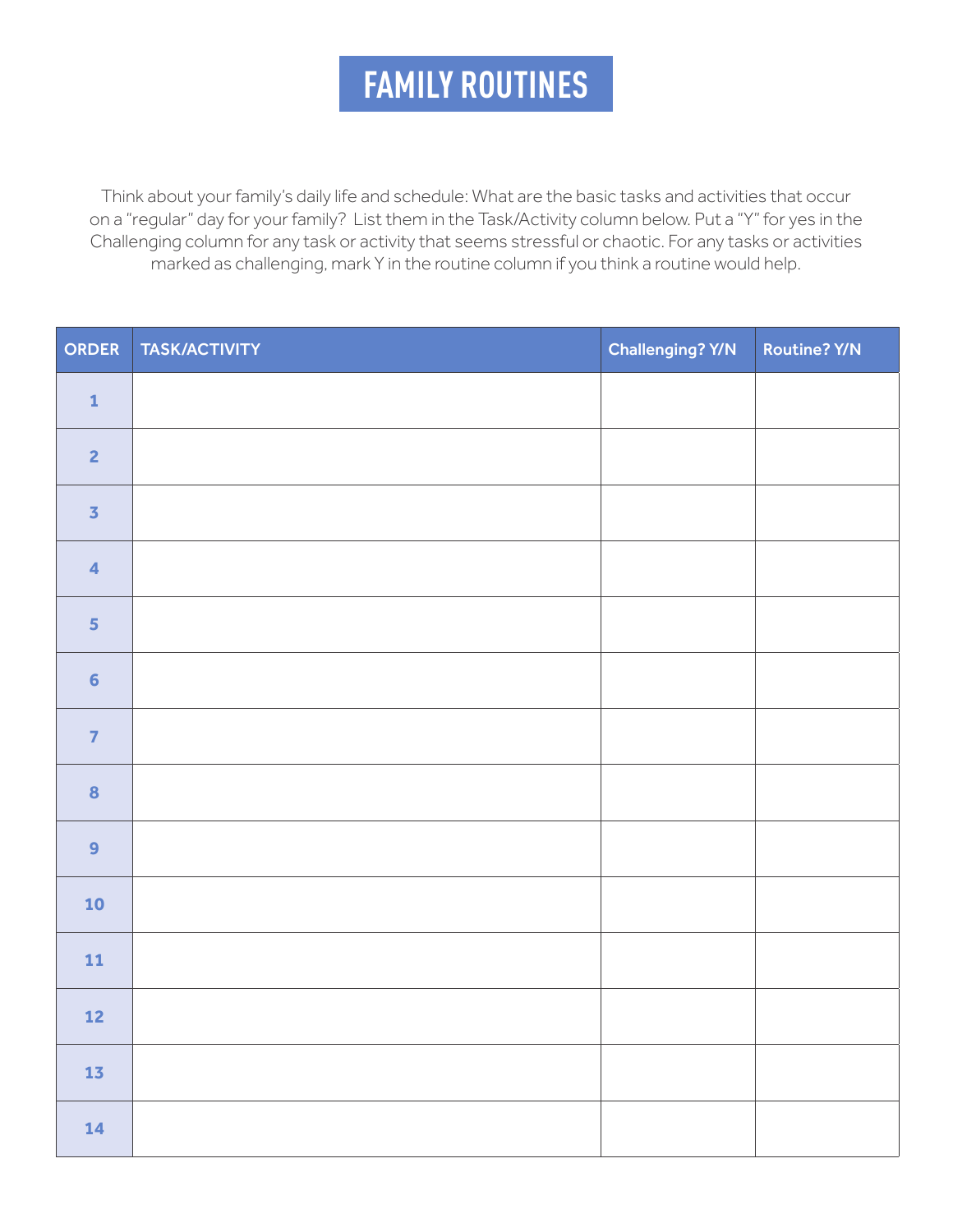

| <b>TASKS TO BE DONE</b> | <b>DRAW A PICTURE OF TASK</b> |
|-------------------------|-------------------------------|
| Step 1                  |                               |
|                         |                               |
|                         |                               |
|                         |                               |
|                         |                               |
|                         |                               |
|                         |                               |
|                         |                               |
| Step 2                  |                               |
|                         |                               |
|                         |                               |
|                         |                               |
|                         |                               |
|                         |                               |
|                         |                               |
| Step 3                  |                               |
|                         |                               |
|                         |                               |
|                         |                               |
|                         |                               |
|                         |                               |
|                         |                               |
|                         |                               |

<u> 1989 - John Harry Harry Harry Harry Harry Harry Harry Harry Harry Harry Harry Harry Harry Harry Harry Harry H</u>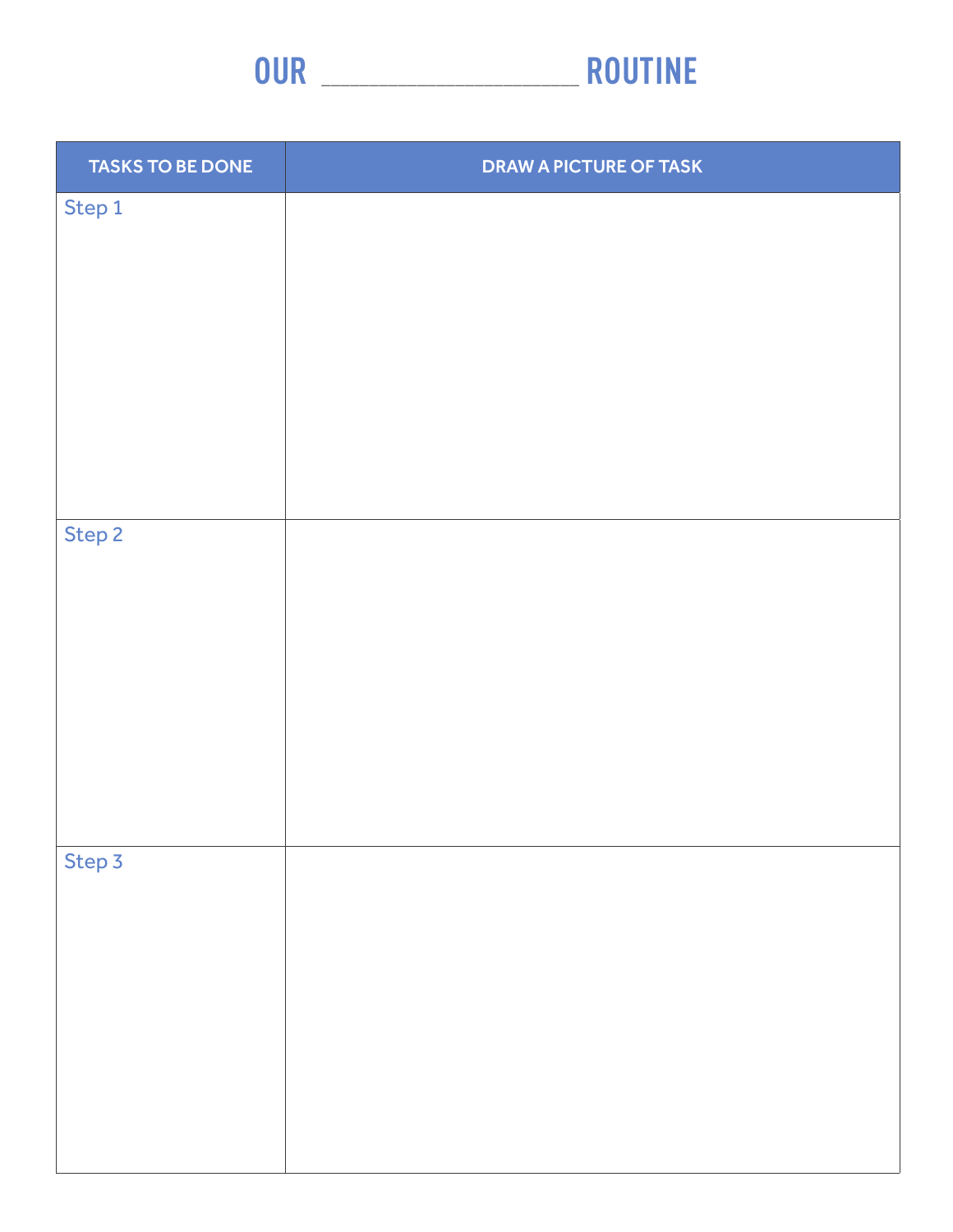| Step 4 |  |
|--------|--|
|        |  |
|        |  |
|        |  |
|        |  |
|        |  |
|        |  |
|        |  |
|        |  |
|        |  |
|        |  |
|        |  |
|        |  |
|        |  |
|        |  |
|        |  |
|        |  |
|        |  |
|        |  |
|        |  |
|        |  |
|        |  |
|        |  |
|        |  |
|        |  |
|        |  |
| Step 5 |  |
|        |  |
|        |  |
|        |  |
|        |  |
|        |  |
|        |  |
|        |  |
|        |  |
|        |  |
|        |  |
|        |  |
|        |  |
|        |  |
|        |  |
|        |  |
|        |  |
|        |  |
|        |  |
|        |  |
|        |  |
|        |  |
|        |  |
|        |  |
|        |  |
|        |  |
| Step 6 |  |
|        |  |
|        |  |
|        |  |
|        |  |
|        |  |
|        |  |
|        |  |
|        |  |
|        |  |
|        |  |
|        |  |
|        |  |
|        |  |
|        |  |
|        |  |
|        |  |
|        |  |
|        |  |
|        |  |
|        |  |
|        |  |
|        |  |
|        |  |
|        |  |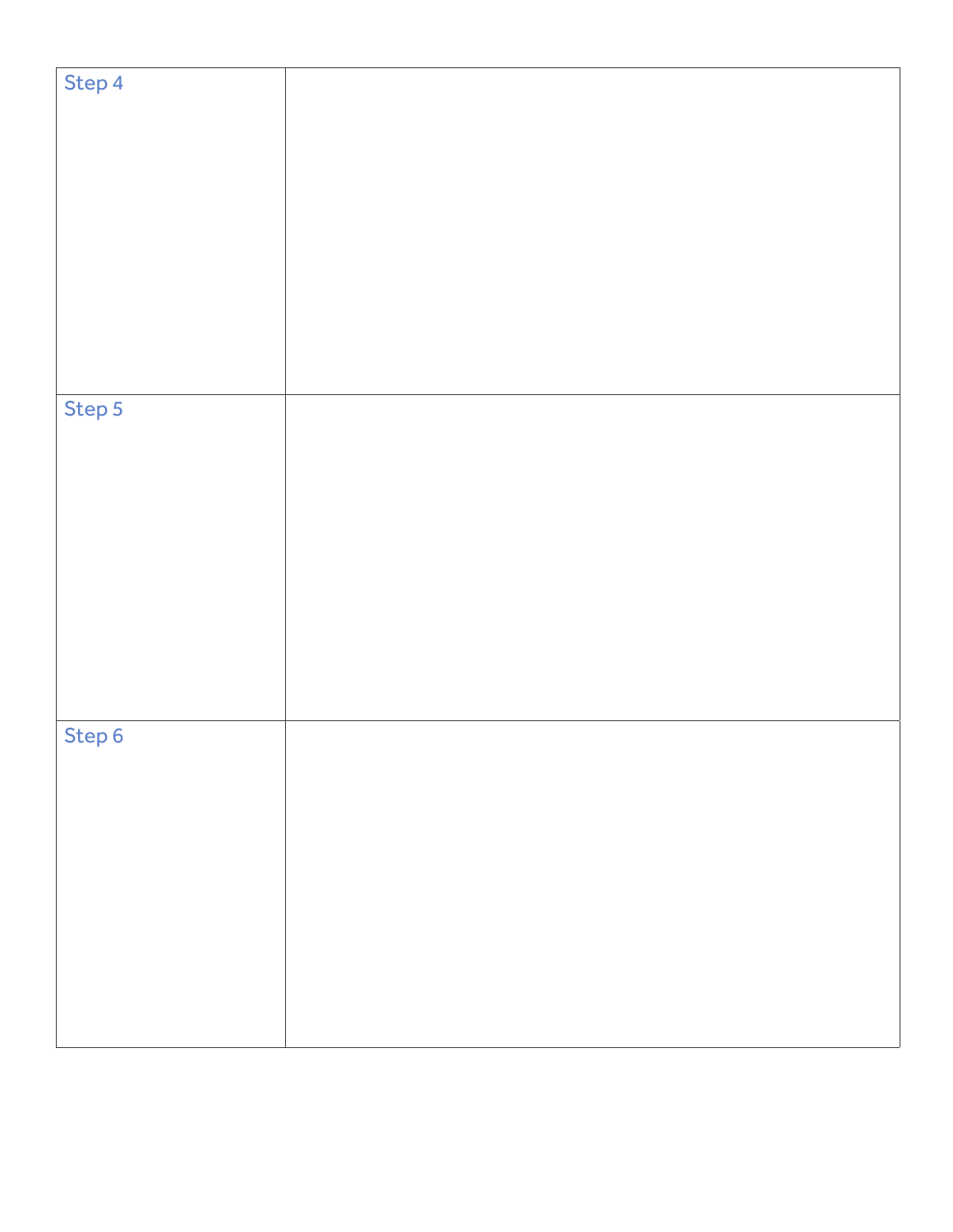## [**ROUTINES & FAMILY RULES**] **HOMEWORK**

Use this sheet to track your progress at home this week and review with your trainer during the next session.

**1.** Did you implement any new rules and routines with your child? If so, what were they?

**2.** Did you explain the rules and routines to your child? How and when?

**3.** What worked and what did not work?

**4.** Do you have any questions or ideas about continuing to practice these strategies at home?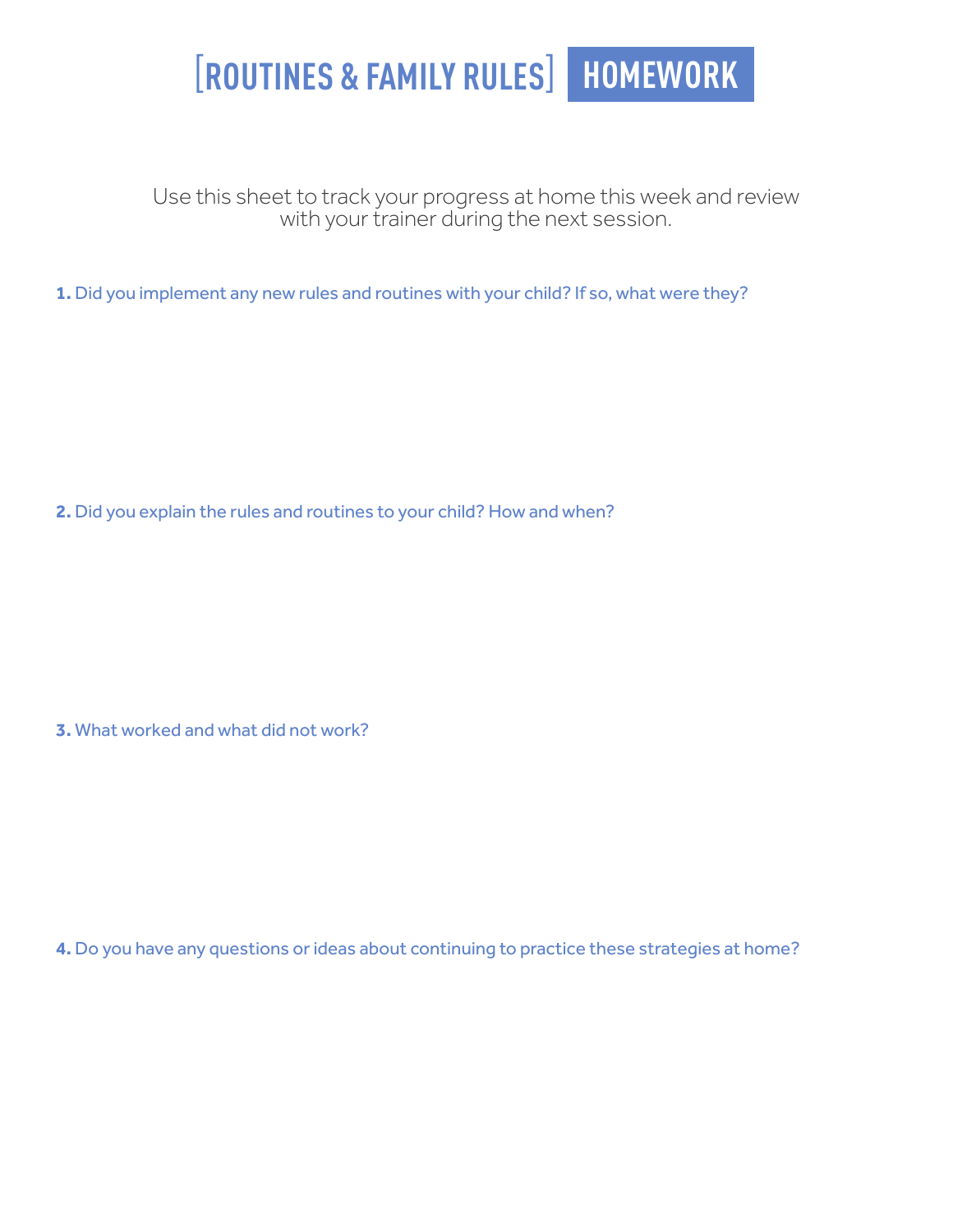### [**GIVING CLEAR DIRECTIONS**]



*Here are some take-home tips for giving clear directions to your child:*

#### **BE CLEAR, SPECIFIC AND DIRECT**

Just like with praise and rules, directions should be clear and specifc so that children understand exactly what you expect them to do.

- Instead of saying "Be nice!" be clear and say *"Please use gentle hands with your brother."* or *"Please take turns with the toys"*
- Instead of suggesting "Let's get ready for bed" be specifc and say *"Please put your pajamas on."*
- Instead of asking "How about we clean up these trains?" be direct and say "*Please put the trains away in their basket"*

#### **GIVE DIRECTIONS ONE AT A TIME**

Break down complex directions ("Clear your dishes, go get your backpack, and put on our shoes for school") or general directions ("Clean your room") into individual tasks and give simple directions one at a time for these tasks.

• Instead of "Clean your room", try "*Please put the toys away in their bins."* Then when your child is done. *"Please put the clothes in the laundry basket"*, and so on.

#### **BE CALM, NEUTRAL & POLITE** models respect for children-they learn from you.

- Calm voice tone, neutral facial expression, and saying *"please"* are all ways to do this
- Example: *"Please use an inside voice"*

#### **GIVE EXPLANATIONS** to help children understand why they are being given a direction. Pair directions with simple explanations like this:

- *"Now that you are fnished with your breakfast, please clear your dishes"*
- *"It's time to get ready for school now, please go get your backpack."*
- *"I don't want you to get hurt. Please keep your feet on the foor"*

#### **FOLLOW UP WITH PRAISE** to encourage your child to keep following directions in the future.

- *"Thank you for doing what I asked right away".*
- *" I like the way you put the toys away so we can have dinner".*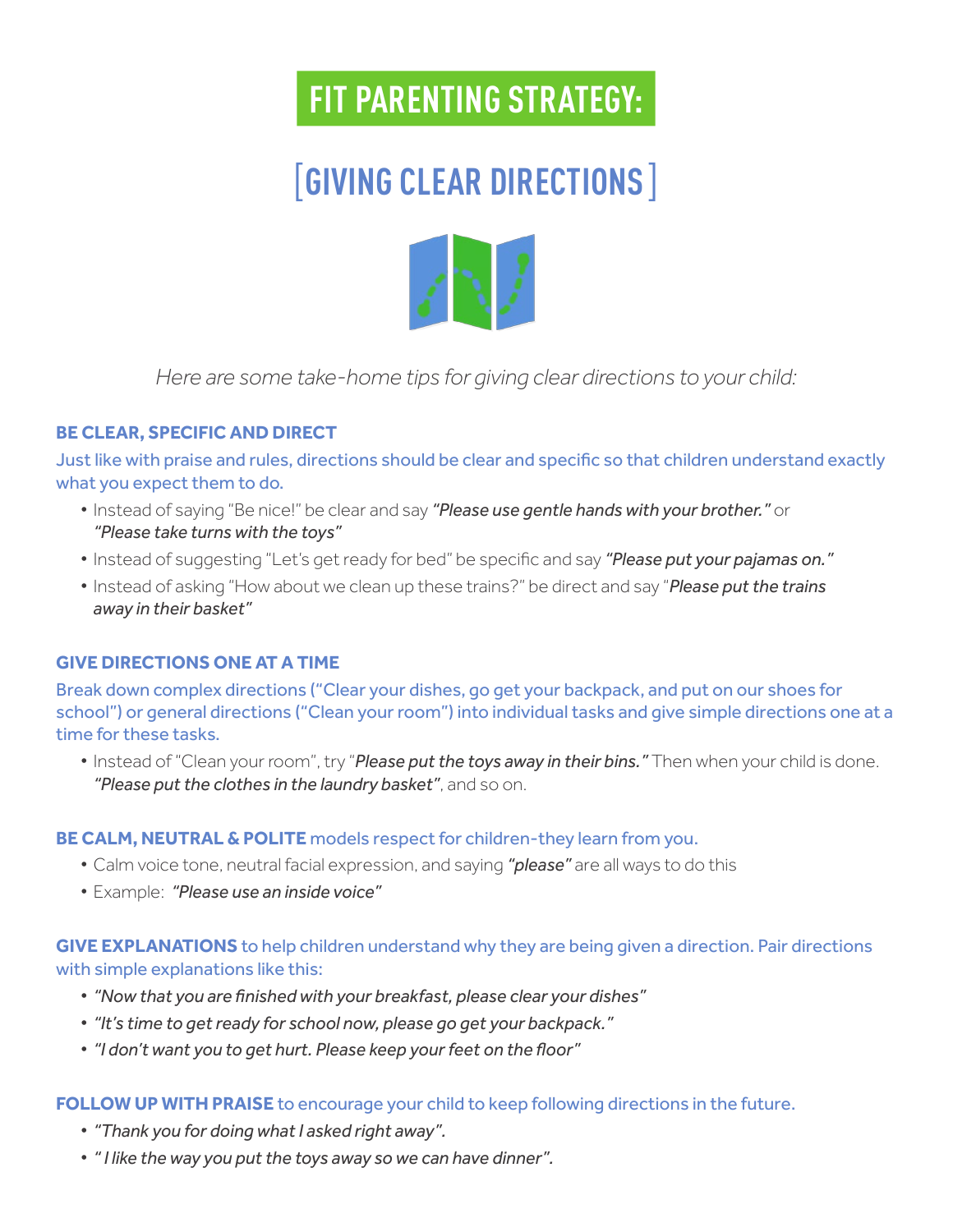### [**GIVING CLEAR DIRECTIONS**] **WORKSHEET**

Correct these directions to make them direct, specifc, and polite:

\_\_\_\_\_\_\_\_\_\_\_\_\_\_\_\_\_\_\_\_\_\_\_\_\_\_\_\_\_\_\_\_\_\_\_\_\_\_\_\_\_\_\_\_\_\_\_\_\_\_\_\_\_\_\_\_\_\_\_\_\_\_\_\_\_\_\_\_\_\_\_\_\_\_\_\_\_\_\_\_\_\_\_

\_\_\_\_\_\_\_\_\_\_\_\_\_\_\_\_\_\_\_\_\_\_\_\_\_\_\_\_\_\_\_\_\_\_\_\_\_\_\_\_\_\_\_\_\_\_\_\_\_\_\_\_\_\_\_\_\_\_\_\_\_\_\_\_\_\_\_\_\_\_\_\_\_\_\_\_\_\_\_\_\_\_\_

\_\_\_\_\_\_\_\_\_\_\_\_\_\_\_\_\_\_\_\_\_\_\_\_\_\_\_\_\_\_\_\_\_\_\_\_\_\_\_\_\_\_\_\_\_\_\_\_\_\_\_\_\_\_\_\_\_\_\_\_\_\_\_\_\_\_\_\_\_\_\_\_\_\_\_\_\_\_\_\_\_\_\_

\_\_\_\_\_\_\_\_\_\_\_\_\_\_\_\_\_\_\_\_\_\_\_\_\_\_\_\_\_\_\_\_\_\_\_\_\_\_\_\_\_\_\_\_\_\_\_\_\_\_\_\_\_\_\_\_\_\_\_\_\_\_\_\_\_\_\_\_\_\_\_\_\_\_\_\_\_\_\_\_\_\_\_

\_\_\_\_\_\_\_\_\_\_\_\_\_\_\_\_\_\_\_\_\_\_\_\_\_\_\_\_\_\_\_\_\_\_\_\_\_\_\_\_\_\_\_\_\_\_\_\_\_\_\_\_\_\_\_\_\_\_\_\_\_\_\_\_\_\_\_\_\_\_\_\_\_\_\_\_\_\_\_\_\_\_\_

\_\_\_\_\_\_\_\_\_\_\_\_\_\_\_\_\_\_\_\_\_\_\_\_\_\_\_\_\_\_\_\_\_\_\_\_\_\_\_\_\_\_\_\_\_\_\_\_\_\_\_\_\_\_\_\_\_\_\_\_\_\_\_\_\_\_\_\_\_\_\_\_\_\_\_\_\_\_\_\_\_\_\_

\_\_\_\_\_\_\_\_\_\_\_\_\_\_\_\_\_\_\_\_\_\_\_\_\_\_\_\_\_\_\_\_\_\_\_\_\_\_\_\_\_\_\_\_\_\_\_\_\_\_\_\_\_\_\_\_\_\_\_\_\_\_\_\_\_\_\_\_\_\_\_\_\_\_\_\_\_\_\_\_\_\_\_

Instead of "Don't touch that!" You could say:

Instead of "How about you sit in your chair?" You could say:

Instead of "Let's get ready!" You could say:

Instead of "No more toys…it's bedtime" You could say:

Instead of "Let's put your hat on…it's cold outside" You could say:

Instead of saying "Let's take your muddy shoes of" You could say:

Instead of saying "Let's be gentle with the baby" You could say: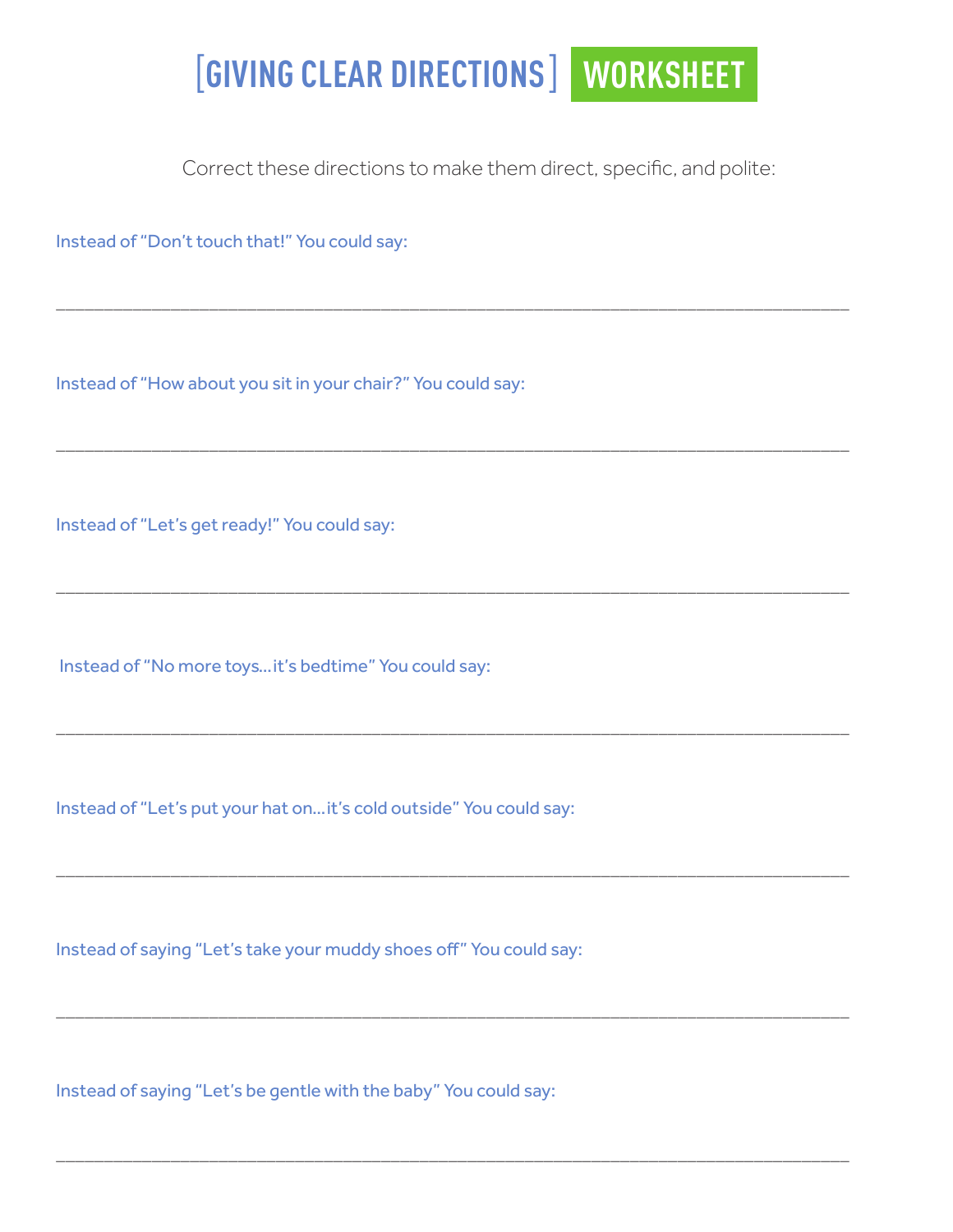## [**GIVING CLEAR DIRECTIONS**] **HOMEWORK**

### List 5 examples of times you used the clear directions strategy.

Note what direction you gave and any observations you made about how it felt, and how your child responded:

| $\mathbf{1}$ . |  |  |
|----------------|--|--|
|                |  |  |
|                |  |  |
|                |  |  |
|                |  |  |
| 2.             |  |  |
|                |  |  |
|                |  |  |
|                |  |  |
|                |  |  |
| 3.             |  |  |
|                |  |  |
|                |  |  |
|                |  |  |
|                |  |  |
| 4.             |  |  |
|                |  |  |
|                |  |  |
|                |  |  |
|                |  |  |
| 5.             |  |  |
|                |  |  |
|                |  |  |
|                |  |  |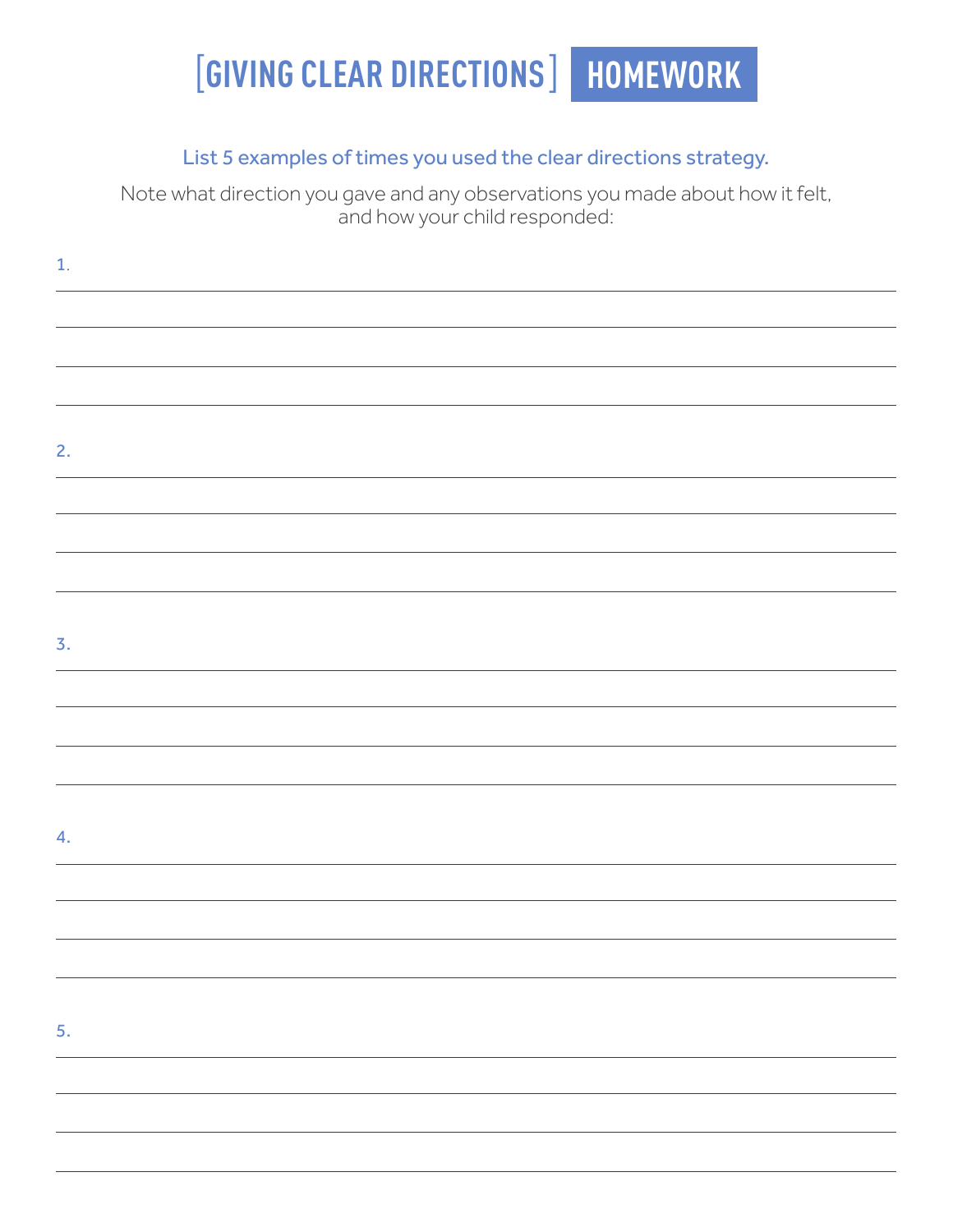### [**EASING TRANSITIONS, PLANNING AHEAD, USING REDIRECTION, AND PROVIDING CHOICES**]



Using these strategies during difficult times can help prevent problem behaviors. And always remember to use praise and other positive attention for appropriate behavior!

#### **EASING TRANSITIONS**

- Change and transitions are often difficult for children.
- Give a "heads up" or time warning that a change is coming. "It will be bedtime soon. You have 5 more minutes before it will be time to clean up."

#### **PLANNING AHEAD**

- Long waits or other activities where there is little for a child to do are often difficult. It helps to plan ahead for what your child may need.
- Bring a small toy, activity, or snack when you know you child may get bored, hungry, or tired.
- Find some jobs or tasks your child can do while running errands or while you need to make dinner or do another chore. "Help me fnd the bananas." "Count 3 apples for me." "See if you can fnd your shirts in the laundry!"

#### **REDIRECTION**

- It's easier to redirect and change a child's behavior than to stop it once it has started. Rather than telling kids "no," tell them what you want them to do instead.
	- If you see your child seems to want to throw hard blocks, direct them to a toy that can be thrown like a soft toy or ball or show them how to stack the blocks.
	- If something needs to be taken away or an activity ended, distract them with a diferent toy or the next activity, or let them know about something that coming next.

#### **PROVIDING CHOICES**

- Parents can help support children's development and decision-making ability and reduce confict by letting their child have choices when possible.
- Limit choices to two for young children. "Do you want your red shoes or your boots? "Do you want your sandwich cut in half or in triangles?""
- Only provide you child with choices that you can live with no matter what choice your child may make!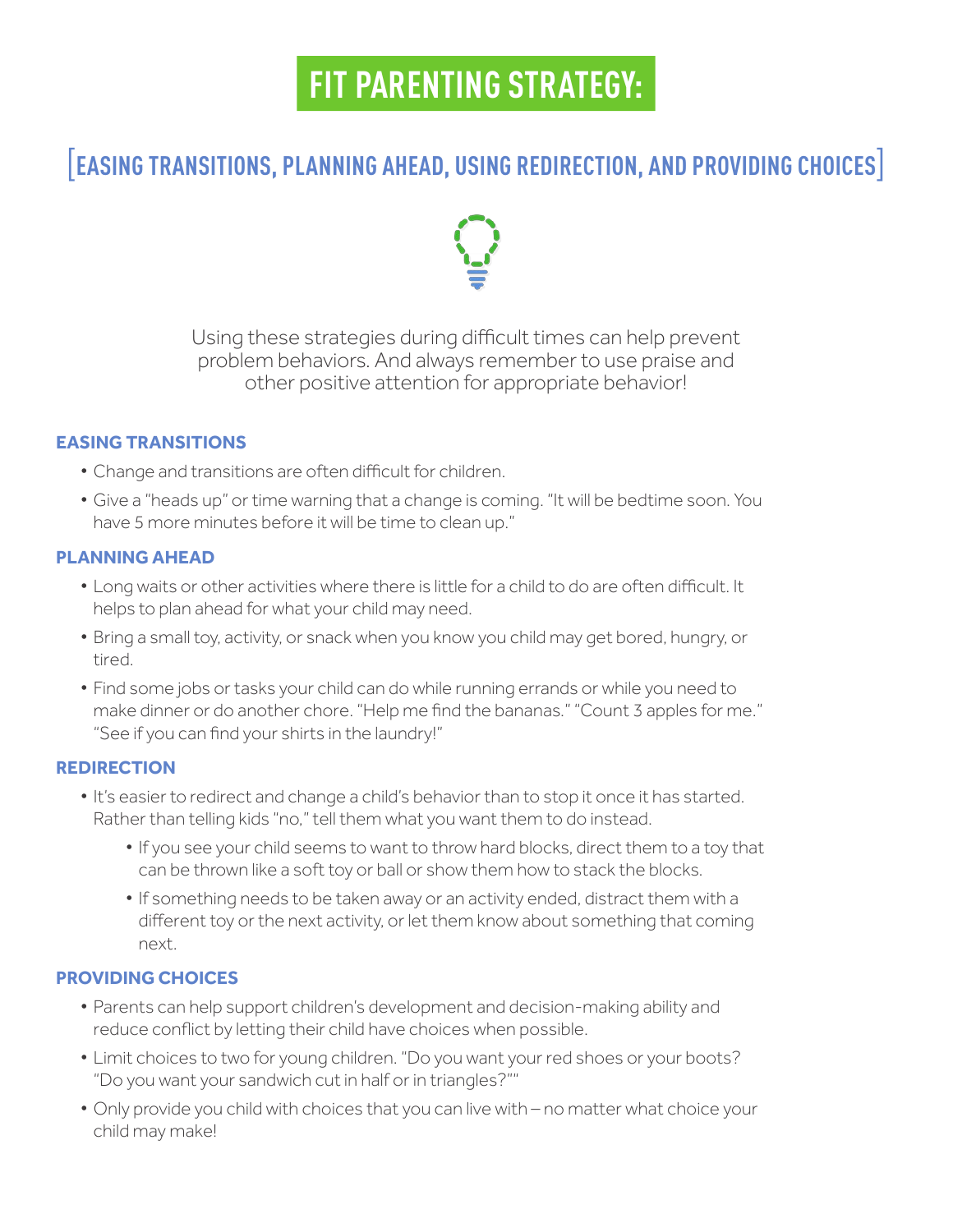### [**EASING TRANSITIONS, PLANNING AHEAD, USING REDIRECTION, AND PROVIDING CHOICES**] **WORKSHEET**

What tasks, activities, situations or times of day are hard for your child? List them in the Situation/ Activity column below. List some strategies you might try to help your child during these times. In the third column, give yourself a brief reminder of how it would help.

| <b>Situation</b><br>or Activity | What can you try? | How would it help? |
|---------------------------------|-------------------|--------------------|
|                                 |                   |                    |
|                                 |                   |                    |
|                                 |                   |                    |
|                                 |                   |                    |
|                                 |                   |                    |
|                                 |                   |                    |
|                                 |                   |                    |
|                                 |                   |                    |
|                                 |                   |                    |
|                                 |                   |                    |
|                                 |                   |                    |
|                                 |                   |                    |
|                                 |                   |                    |
|                                 |                   |                    |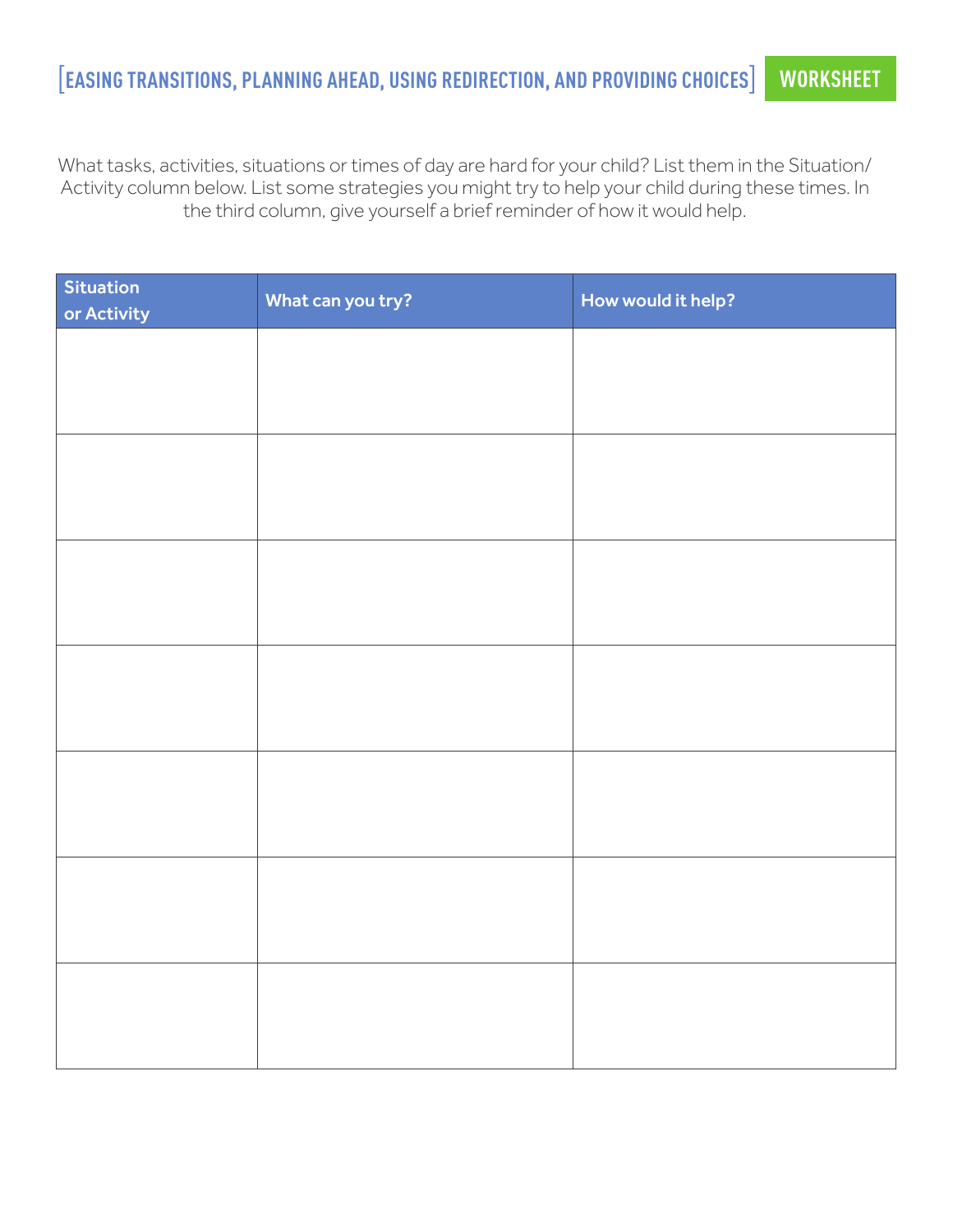Use this sheet to track your progress at home this week and review with your trainer during the next session.

1. What situations did you use the strategies in?

2. What happened?

3. What skills did you try?

4. What worked and what did not work?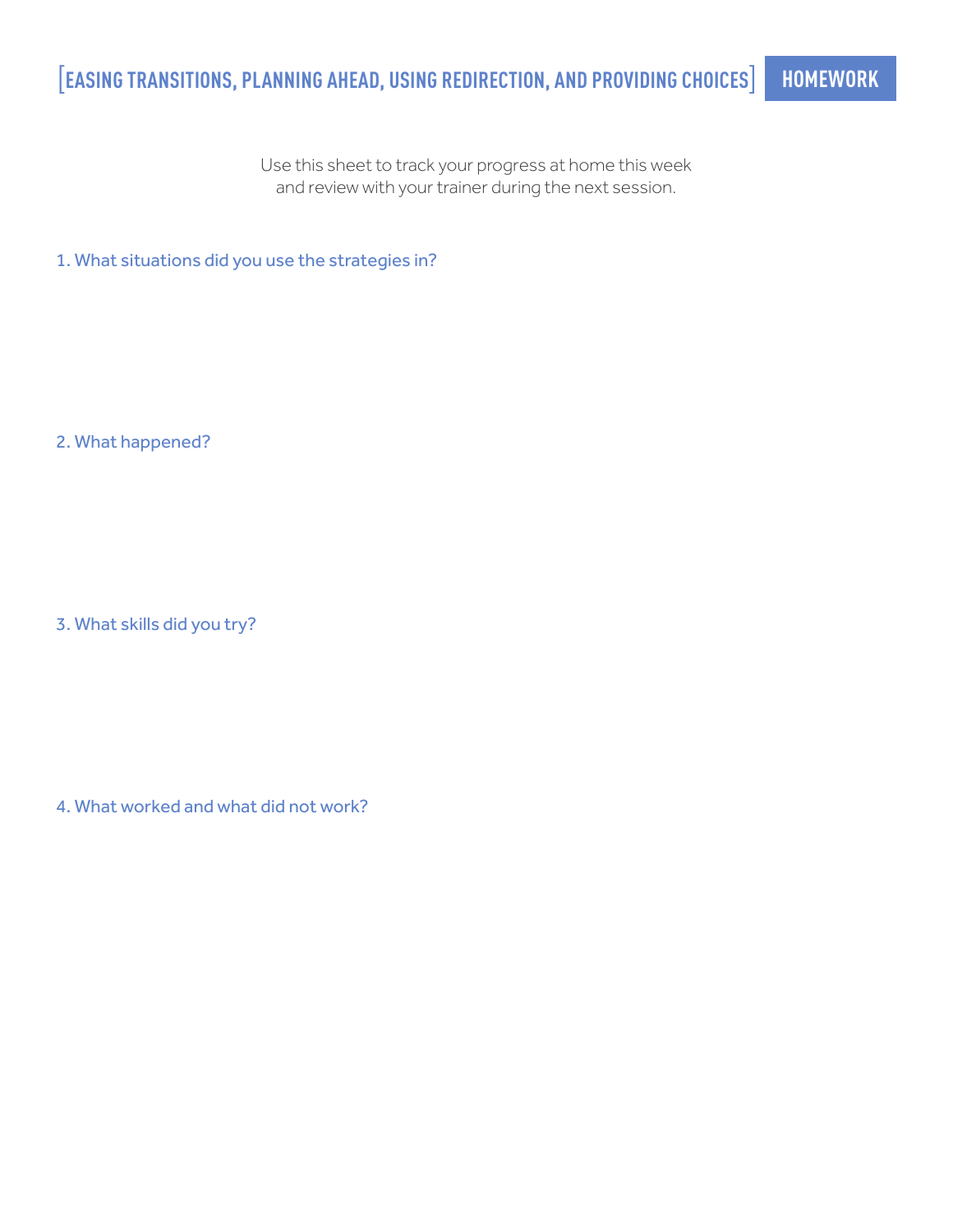### [**HELPING YOUR CHILD CALM DOWN** ]



Here are some strategies to support your young child and help prevent and manage difficult behaviors like meltdowns and over-excitement.

### **ANTICIPATE DIFFICULT TIMES**

- Think about places and situations and times that may have triggered problem behaviors and meltdowns.
- Are they are tired, hungry or over-excited?
- Respond in a way that fts your child's need at that time:
- Options include giving a snack or activity, providing extra closeness and comfort, ofering breaks from activities or stimulating interactions. You can also give a heads up about transitions or use redirection.

#### **LABEL FEELINGS**

• Labeling feelings helps young children learn to identify, understand, and begin to manage their emotions. They can then use their words to express their feelings rather than their behaviors. You can help them develop an emotional vocabulary to of words like happy, sad, mad, worried, frustrated, excited, etc.

#### **COMFORT AND REASSURE**

.

• Providing physical comfort and reassurance can help young children calm down. Sometimes your young child's emotions will just feel overwhelming. Picking them up, giving a hug, humming or singing to them, or even just sitting close can help. Remember to stay calm yourself.

#### **TEACH CALMING DOWN**

• Model strategies you use to calm down/feel better. This may be taking deep breaths, going to a calm quiet place for a break, listening to music, or doing a soothing activity. Your child will learn a lot by watching how you stay calm when faced with difficult situations and emotions. You can also cue them to use these strategies – and praise them for doing so!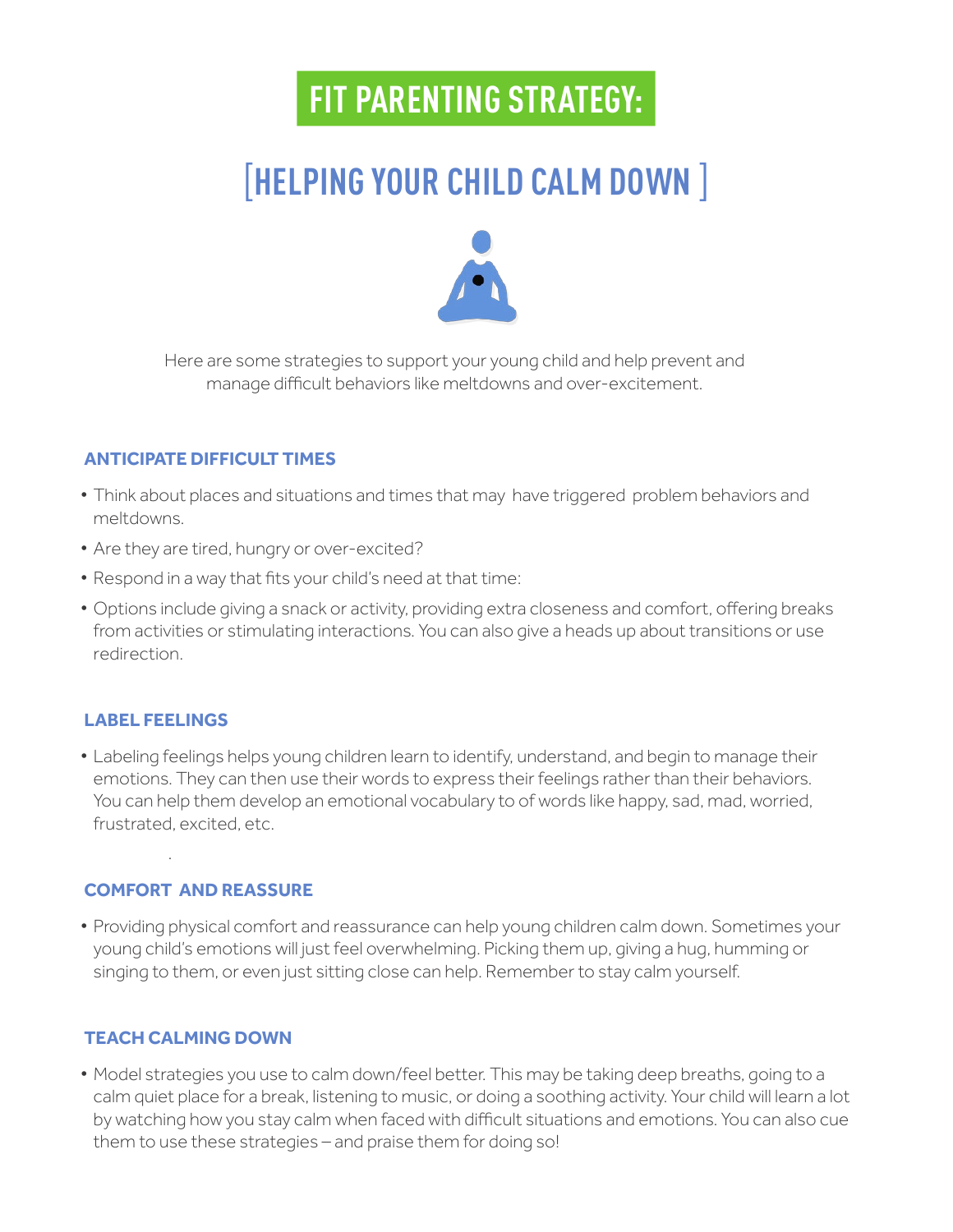### [**HELPING YOUR CHILD CALM DOWN** ] **WORKSHEET**

What tasks, activities, situations or times of day are hard for your child? List them in the Situation/Activity column below. List what warning signs suggest your child is fnding it harder to cope? In the third column, identify what you think your child is feeling, a way to label that emotion for your child, and strategies you can try. You can also identify acceptable ways are to express that emotion in your family.

| Situation<br>or Activity | What are my<br>child's warning<br>signs? | 1) What is my child feeling?<br>2) How would I label that emotion?<br>3) What calming strategy can I try? |
|--------------------------|------------------------------------------|-----------------------------------------------------------------------------------------------------------|
|                          |                                          | 1)                                                                                                        |
|                          |                                          | 2)                                                                                                        |
|                          |                                          | 3)                                                                                                        |
|                          |                                          |                                                                                                           |
|                          |                                          | 1)                                                                                                        |
|                          |                                          | 2)                                                                                                        |
|                          |                                          | 3)                                                                                                        |
|                          |                                          |                                                                                                           |
|                          |                                          | 1)                                                                                                        |
|                          |                                          | 2)                                                                                                        |
|                          |                                          | 3)                                                                                                        |
|                          |                                          |                                                                                                           |
|                          |                                          |                                                                                                           |
|                          |                                          | 1)                                                                                                        |
|                          |                                          | 2)                                                                                                        |
|                          |                                          | 3)                                                                                                        |
|                          |                                          |                                                                                                           |
|                          |                                          | 1)                                                                                                        |
|                          |                                          | 2)                                                                                                        |
|                          |                                          | 3)                                                                                                        |